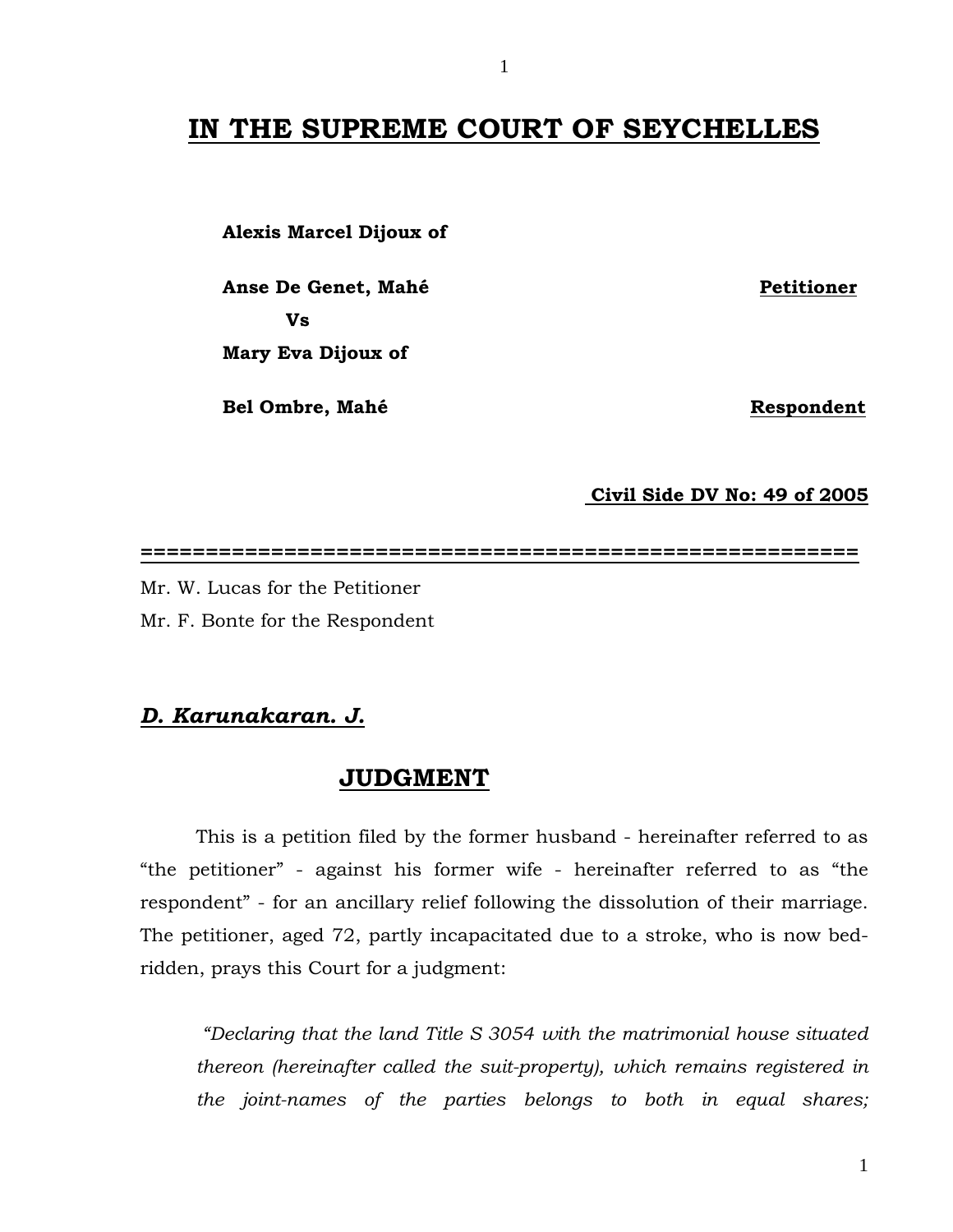*consequently, ordering the respondent to compensate the petitioner for the market value of his half-share so that the respondent could become the sole owner thereof by having registered the property in her sole name."*

After living together for over 35 years, the parties separated in 2005. They have no children born of the marriage. In 2005, at the instance of a petition filed by the petitioner, the marriage was dissolved on the ground that the marriage had been irretrievably broken down due to unreasonable behavior on the part of the respondent. A final decree of divorce was also granted on the 5th of April 2006.

The background facts of the case as they transpire from the evidence on record are these:

On 29th July 1985, the parties got married. After the marriage they lived and cohabited at Anse Aux Pins. They were living in a rented house for about 5 years. That house was in a very bad state of repair. Therefore, the parties wanted to have a house of their own and move in. The petitioner identified a house at Anse De Genet, - the suit property - situated on Parcel S3054. He wanted to have it purchased in the joint-names of the parties. With financial assistance by way of housing loan from the Seychelles Housing Development Corporation both parties jointly acquired the property under a joint-purchase agreement. The petitioner testified that throughout the marriage, he was an earning member in the family. He contributed towards the purchase price of the property. He also spent money for the extension and renovation of the house. According to the petitioner, during the loan repayment period, he was working as a cook in a restaurant belonging to one Ferdinand at Anse Royale. He was earning a salary of Rs 2,500/- per month and was repaying the housing loan by monthly installments of Rs675/- He also produced a bunch of receipts in exhibit P4 showing all such payments for a total sum of Rs 9450/- According to the petitioner, when the final document of transfer was made, the respondent stealthily without the petitioner's knowledge and consent, got the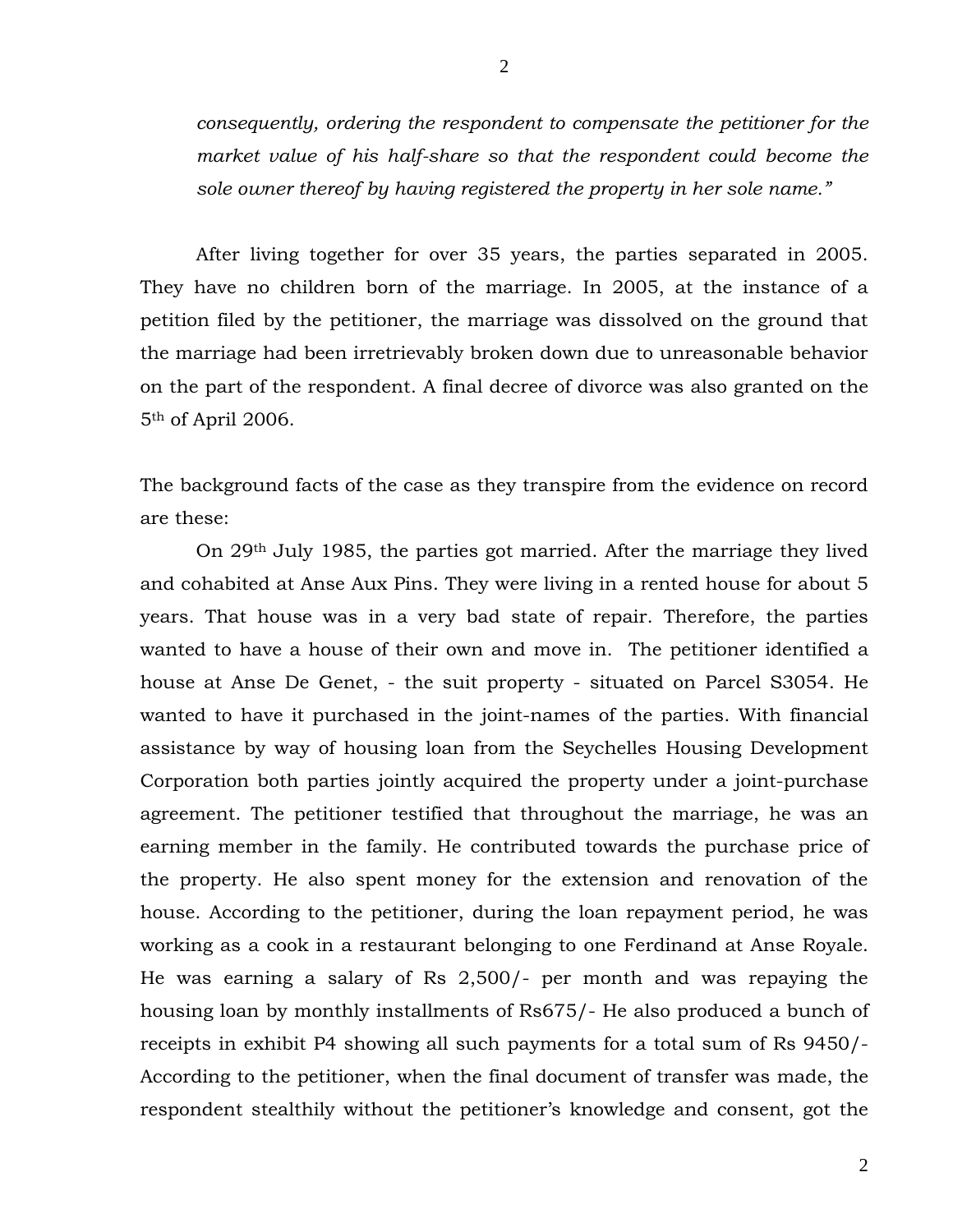property registered in her sole name. When the petitioner came to know about it, he asked the respondent to reregister the property in their joint-names. Therefore, the respondent subsequently, transferred an undivided half share in the property to the petitioner. Following the dissolution of the marriage, the petitioner left the matrimonial home. Now the property is in the full use and occupation of the respondent. Admittedly, the present market value of the property is Rs 500,000/- as per the valuation made by Ms. Cecil Bastille, the Quantity Surveyor. In the circumstances, the petitioner seeks this Court to make property adjustment order awarding him Rs 250,000/- the 50% of the market value of the property so that the respondent shall become the sole owner of the property.

On the other side the respondent denied the entire claim of the petitioner. The respondent testified that the petitioner never had any permanent job. He was not contributing any sum towards the purchase price or renovation or extension of the house. When their marriage was on the rocks, the respondent threatened to kill her and so was forced to transfer a half share in the property to the respondent. According to the respondent it was she who paid in full for the property availing a housing loan and was repaying Rs1000/ every month to SHDC. She was working for Skychef for about 12 years and paid a total sum of Rs81, 000/ to SHDC. The respondent claims that she is the sole owner of the property and seeks for a declaration accordingly.

I carefully analyzed the evidence on record and the arguments advanced by both counsel for and against their respective claims. I meticulously perused the provisions of law relevant to the issues. I went through the judgments of the Courts in the following cases so as to ascertain the law applicable in matters of this nature.

1. *Linda Jenna Mathiot Vs. Gilbert Phillipe Mat hi ot-S C DV. No: 105 of 1994,* wherein the court used both its inherent as well as statutory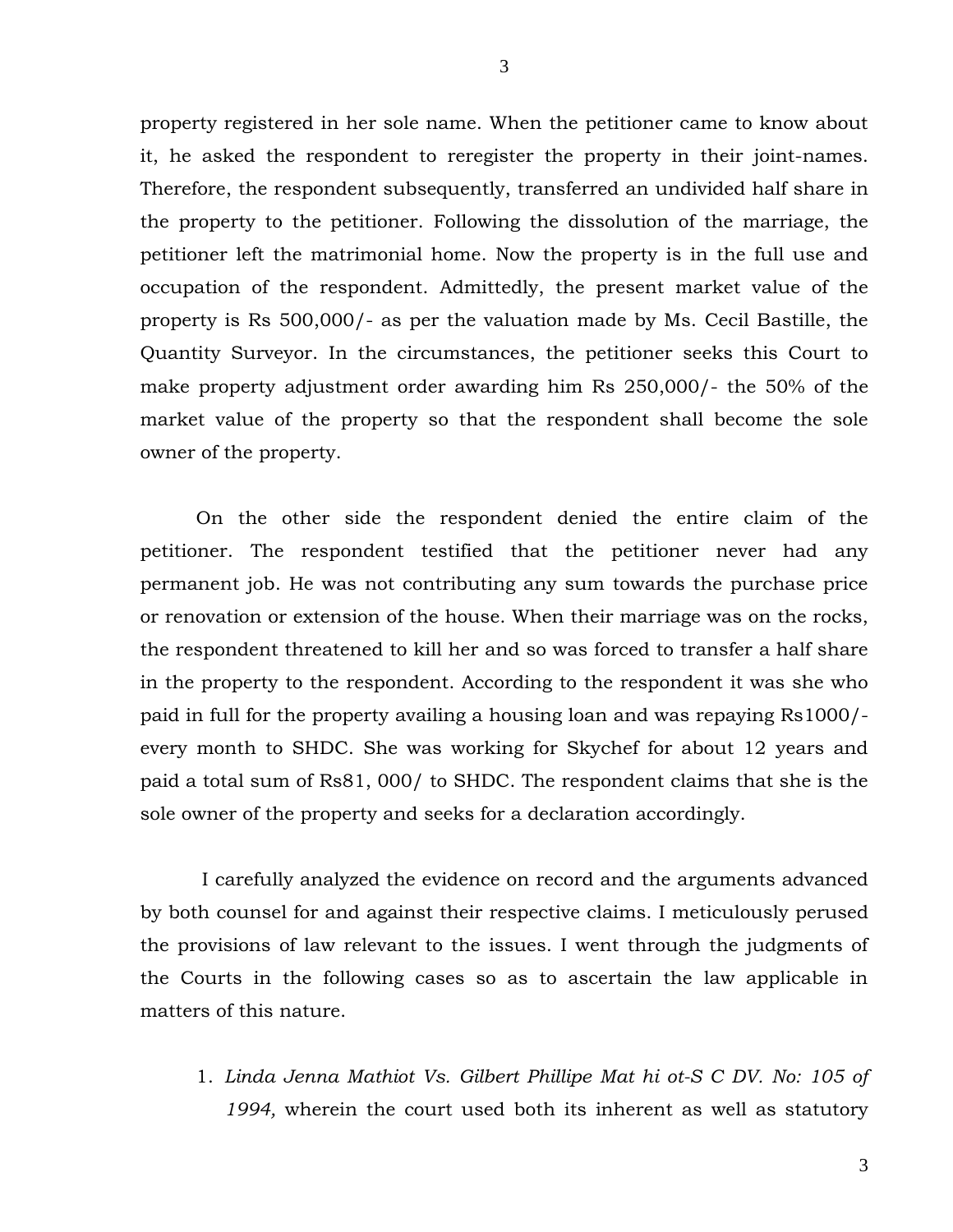powers in determining the property disputes between the parties and granting ancillary relief following the dissolution of their marriage, vide page 6 of the judgment.

- 2. *A. U Maurel Vs M. J Maurel SCA C. A No: 1/97*, wherein the Court of Appeal discouraged the use of the terminology *"Matrimonial Property"* in matters of such ancillary relief without giving alternatives. In that particular case, the respondent had claimed a beneficial interest in the appellant's property. She had applied under the Status of Married Women Act for a declaration to that effect. The Court held that the jurisdiction of the trial Court would have been confined to the equitable powers conferred upon the Supreme Court by section 5 of the Courts Act. In such cases, the claim to the beneficial interest could have been based only on equitable principles analogous to the English doctrine of implied, constructive or resulting trust as explained by the House of Lords in *Lloyds Bank plc V Rosset (1990) 1 A. E. R 1111.*
- 3. *In Mrs. M. Renaud Vs Mr. G. Renaud SCA CA No: 48 of 1998* in respect of property disputes between the parties, following the divorce, the Court of Appeal held that the Supreme Court has jurisdiction pursuant to section 25(1) (c) of the Act, without prejudice to any other power of the Court, on an application by a party to the marriage, to grant order as it thinks fit in relation to the property of a party to the marriage or the matrimonial home. In addition, the Court may even exercise its equitable power to make any order in the interest of justice under Section 5 of the Courts Act.

Obviously, the law relevant and applicable to property claims or disputes between the parties to a marriage in matters of matrimonial causes is Section 25(1) (c) of the Matrimonial Causes Act. At the same time, the Court is empowered by this section to grant any order as it thinks fit in relation to the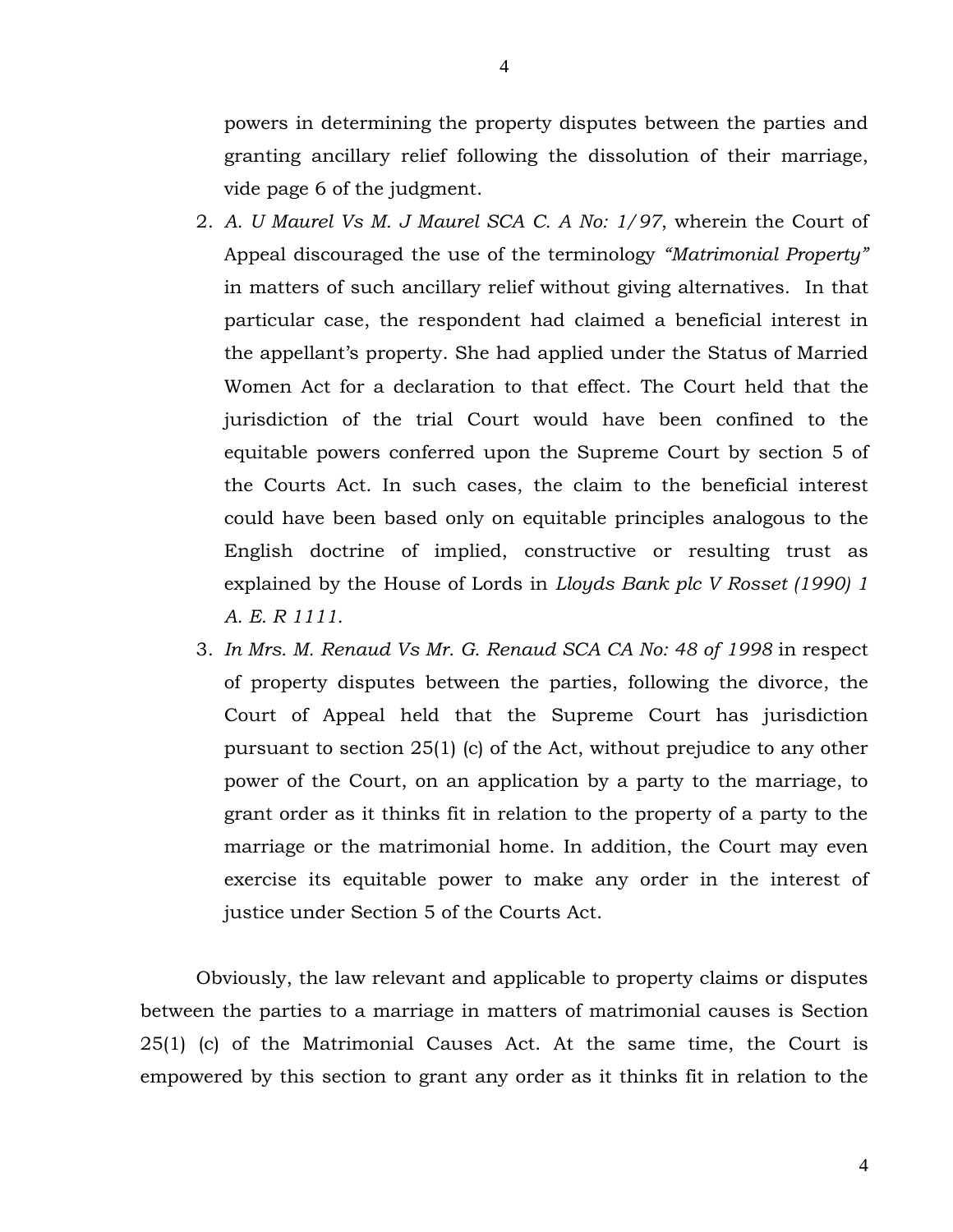property of a party to the marriage, who may apply for any relief in the nature of a declaration or otherwise.

 In the light of all the above I examined the evidence on record including the affidavits and documents adduced by the parties. I gave diligent thought to the submissions made by both counsel. First of all, as regards the issue of repayments of the SHDC-loan, on the strength of the evidence adduced by the parties, I am satisfied more than on a balance of probabilities that it was the respondent who has fully or to say the least substantially repaid the housing loan in question, except the sum of Rs 9450/- which sum the petitioner, has directly paid from his own earnings. As regards the renovation and extension to the house, I find that the respondent was the one who contributed her money in full or to say the least substantially contributed towards the cost of those improvements made on the property. Although the respondent has not produced all the receipts as they are old dating back to 1980s for the loanrepayments and for expenses incurred on renovation and extension, in my considered assessment, she should have contributed approximately 80% towards the loan-repayments and to procure the necessary construction materials and the labor costs for extension and renovation. Since the respondent has contributed towards repayments of the housing loan and to the renovation and extension of the house, I find that she is entitled to 80% shares in the present market value of the property, which amounts to Rs *400, 000/-* , whereas the petitioner is entitled to 20% shares, which amounts to Rs *100, 000/-*

Now, the question arises: *Who should be given the sole ownership of the suit-property among these two co-owners upon payment of compensation paid to the other for his or her share?*

 It is not in dispute that the petitioner has moved out of the suit property. He is presently living with another person in the South Mahé and has an alternative accommodation, a house of his own. However, the respondent who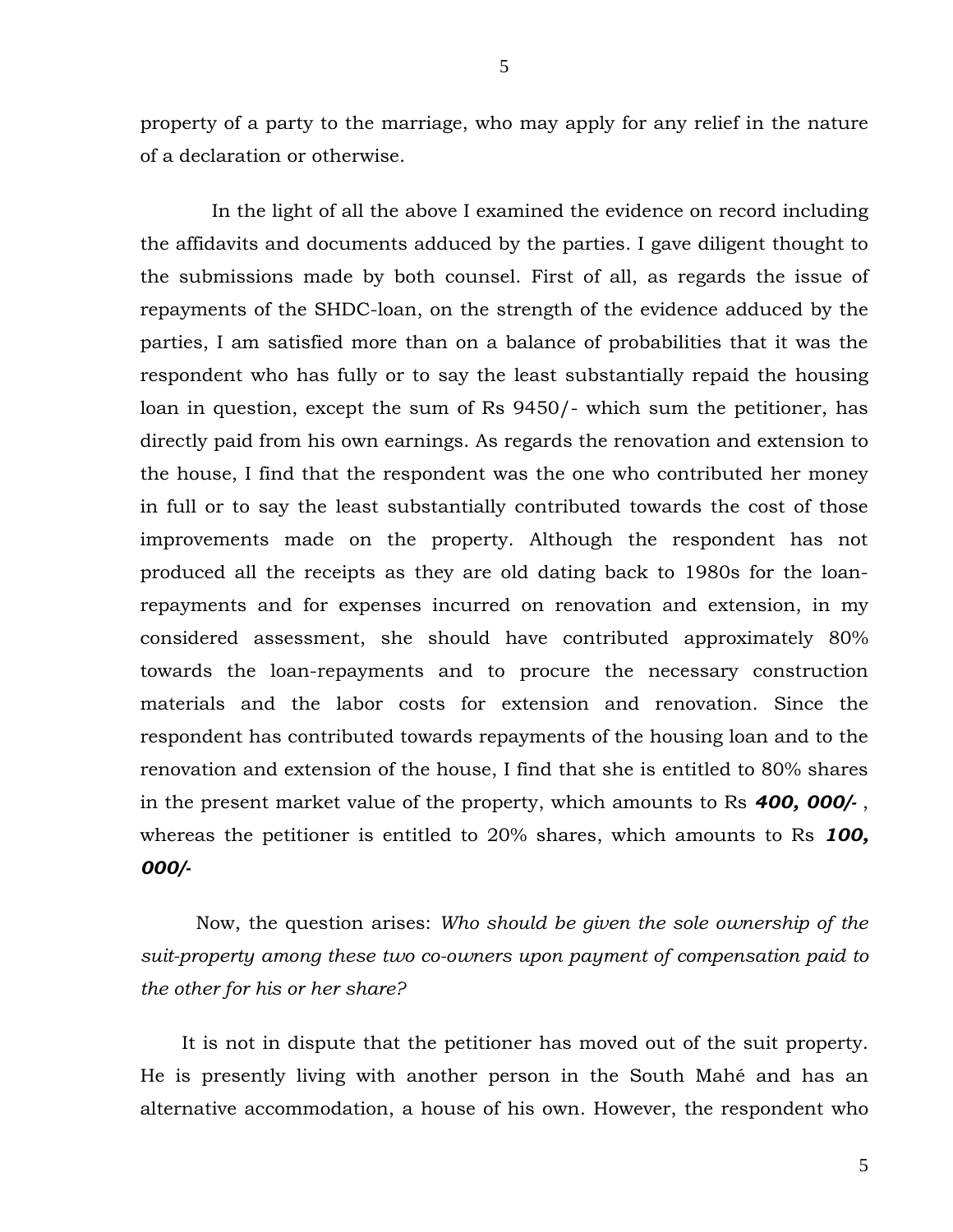has been continuously living in the suit-property for the past about 30 years has no other house to live in. Hence, the *degree of personal requirement* for the respondent to have a shelter of her own by acquiring the sole ownership of the suit-property is undoubtedly, *higher* than that of the petitioner, who already has a house to live in. Besides, the fact remains that the amount of contribution the respondent has made towards the purchase-price is substantially more; in other words *higher* than that of the petitioner. In a situation of this nature, when two or more co-owners compete among themselves to acquire sole ownership of their co-owned property and especially, when their claims are based on the *varying degree of their personal requirement* and *varying degree in the quantum of their contributions*, the Court cannot fully honor its separate duty to do justice to each co-owner by granting each, the sole-ownership of the property. The Court is inevitably, placed in an impossible position. What is then, reasonable to do in the given circumstances of the instant case? In such a conflicting situation, to my mind, the only solution is to apply *"reasonableness"* and choose the *"least detrimental alternative"* and make a determination accordingly. As rightly observed by Lord Green (M. R) in *Cumming Vs. Janson 1942 2 All E R* 653 and p656:

*"In considering reasonableness, it is my opinion perfectly clear that the duty of the judge is to take into account all relevant circumstances as they exist at the date of the hearing that he must do, in what I venture to call, a broad commonsense way as a man of the world, and come to his conclusion giving such weight, as he thinks right to the various factors in the situation. Some factors may have little or no weight; others may be decisive but it is quite wrong for him to exclude from his consideration matters which he ought to take into account"* 

 Applying the above dictum and in considering *"reasonableness"* in this matter, I gave due weight to various factors in the situation. In striking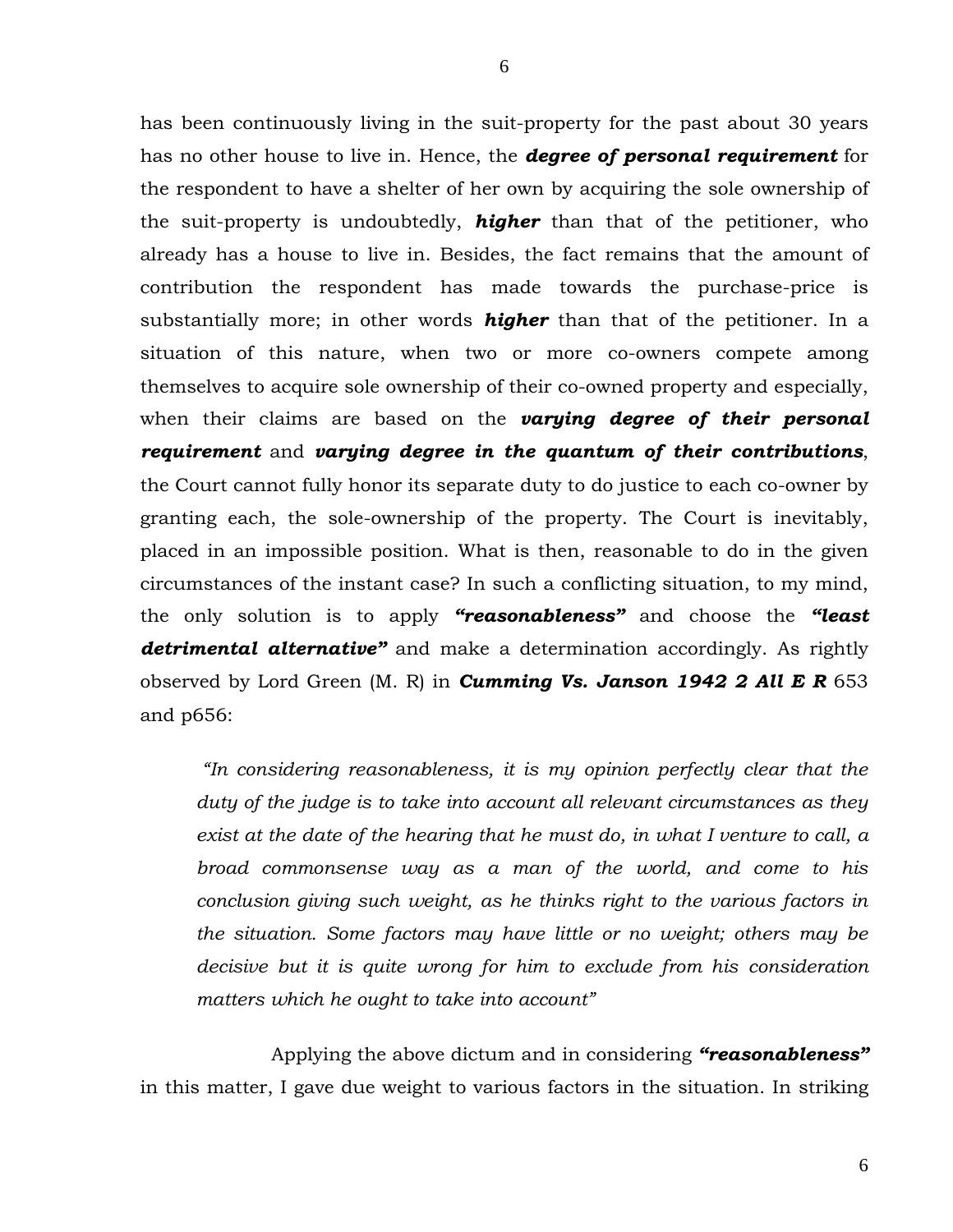a balance amongst others, I find that the factor as to "*higher degree of contribution*" relied upon by the respondent outweighs the factors as to the "*lesser degree of personal requirement" operates in favour of* the petitioner. The factor as to the *"degree of personal requirement"* since based on *equity*, the Court ought to be cautious that this factor should not be allowed to unduly influence its mind in deciding which co-owner should be given the sole ownership and which one should be compensated for the contribution made. Having said that, I conclude that the decisive factor, which the Court ought to take into account in determining the issue as to *"sole ownership"*, is the *"higher degree of contribution"* the respondent has made towards the repayments of the housing loan and renovation. Indeed, **reasoning** dictates that the respondent should be granted the sole ownership of the property since she has substantially contributed or has made major contributions towards loan-repayments a fortiori the *higher degree of personal requirement*. At the same time, *justice* demands that the respondent should also be compensated for the material, labour and financial contributions he has made.

 In view of all the above, and in summing up I make the following declaration and orders: -

- *(a) I hereby declare that the respondent* **Mary Eva Dijoux (born Talma)** *is entitled to sole ownership of the property namely, parcel of land Title S 3054 situated at Anse Des Genets, Mahé, whereas the petitioner* **Alexis Marcel Dijoux** *is entitled to compensation in the sum of Rs. 100,000/- payable by the respondent in settlement of the petitioner's share in the property.*
- *(b) Further, I order the respondent* **Mary Eva Dijoux (born Talma)** *to pay the said sum of Rs. 100,000/- to the petitioner within six months from the date of the judgment hereof.*